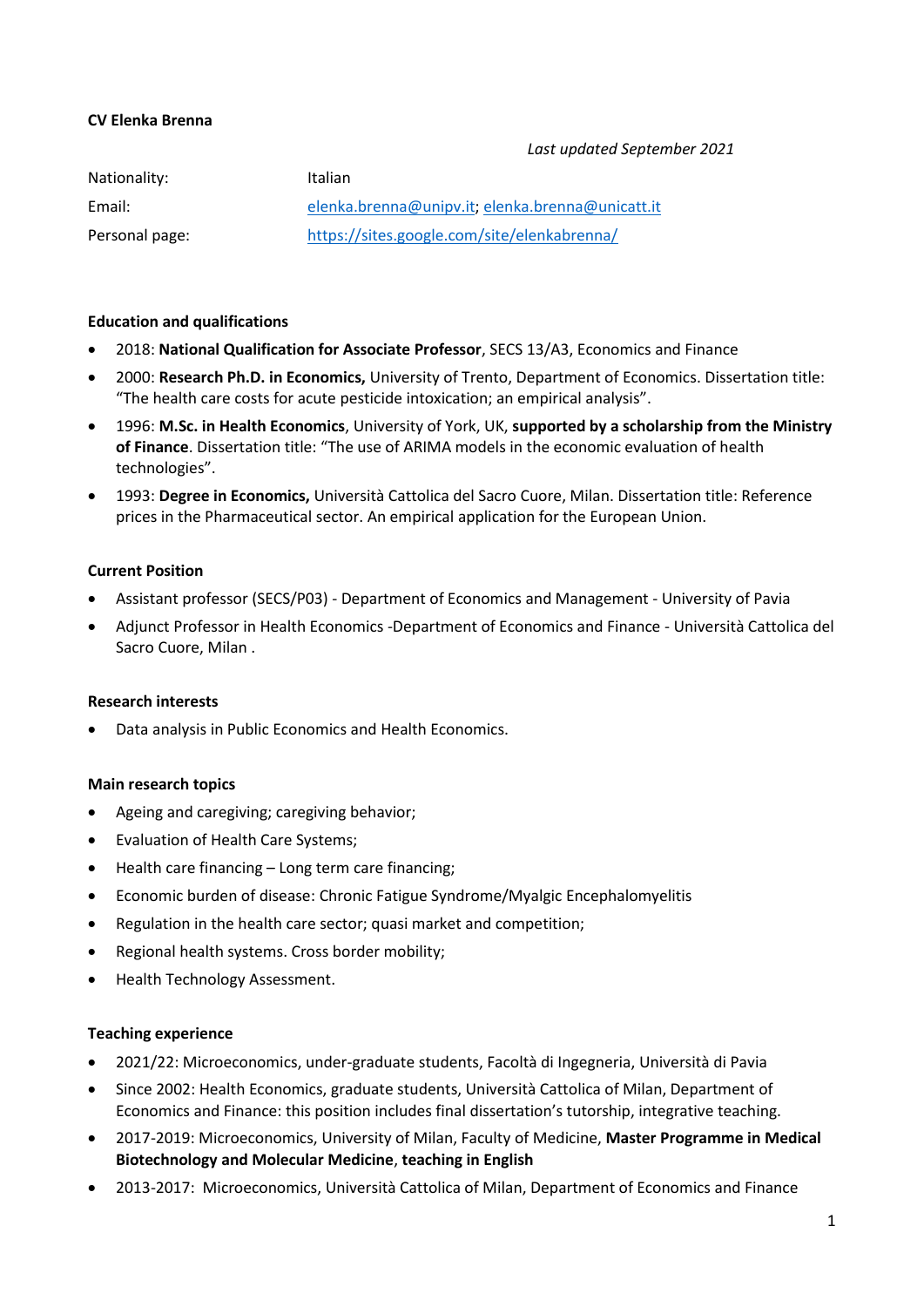- 2011: Microeconomics, University of Milan, Faculty of Medicine
- 2006-2008: Advanced Health Economics, Università Cattolica of Rome, Faculty of Economics.
- 2002 -2006, Health Economics, University of Verona, Faculty of Law

## **Other teaching experiences**

- 2021 Selected topics in Health Economics for EMAS (Master in Economics and Management of Healthcare), Ca Foscari, Venezia.
- 2019/2020 Selected topics in Health Economics within the Master "Risk Management in Sanità", Unitelma Sapienza, Rome
- 2015, still on, Selected topics in Health Economics within the " Master in Health Economics and Management (MEMdS)", CREA Sanità and Università Tor Vergata, Rome
- 2016, one day Course of Health Care Systems and Italian NHS for Adecco, Milan (4 March)
- 2015 two days courses (30 September 2015 Milan; 7 October 2015 Rome) of Health Technology assessment for ABBVIE within the **Master Market Access in Life Science** University of Milano- Bicocca,
- 2015 Rome; one day course of Pharmaco-economics for BMS (20 July)
- 2013 December 5<sup>th</sup>: one day course on Health Care Financing and Expenditure Master in Public **Finance, Ministero dell'Economia e delle Finanze, Scuola Superiore dell'Economia e delle Finanze, Roma**
- From 2013 to 2015: Università Torvergata, Roma: lectures of Health Economics, Master of Health Economics and Management
- 2001- May September Organization and coordination of the Master in healthcare management, University of Verona, Faculty of Law
- From 1997: Teaching health economics to post graduates students within specific Masters (Roma Tor Vergata, University of Verona, University of Trento)
- From 1994 to 1999: Università Cattolica Milano, teaching assistant courses of Political Economics, Prof Sterpi.

# **Awards and recognitions**

- December 2018, grant from **Fondazione Cariplo** to carry out a research on Ageing and Caregiving, jointly with University of Pavia and ARS (Associazione Ricerca Sociale), Milano
- October 2017, London: **Silver medal** by the European Association for Person Centred Healthcare (London) for the research carried out within the European project Cost Action 15111 EUROMENE
- 1996: Ministry of Finance **scholarship** to finance the 9-month MSC in Health Economics (University of York)

# **Recent training activity**

- 2019: **University of Oxford (UK)** Nuffield Department of Primary Care, Oxford University: Short course in Health Econometrics and Policy Evaluation 17-18 October
- 2017**: University of York (UK)** Advanced Methods in Economic Evaluation for HTA Regression Course 22nd – 24th March
- 2014: Summer School in Health Econometrics, University of Bergamo, 14-17 July
- 2006: Econometrics laboratory in Airolo, Switzerland, within the **International Doctoral Courses in Health Economics and Policy**, University of Lugano, 14-17 July.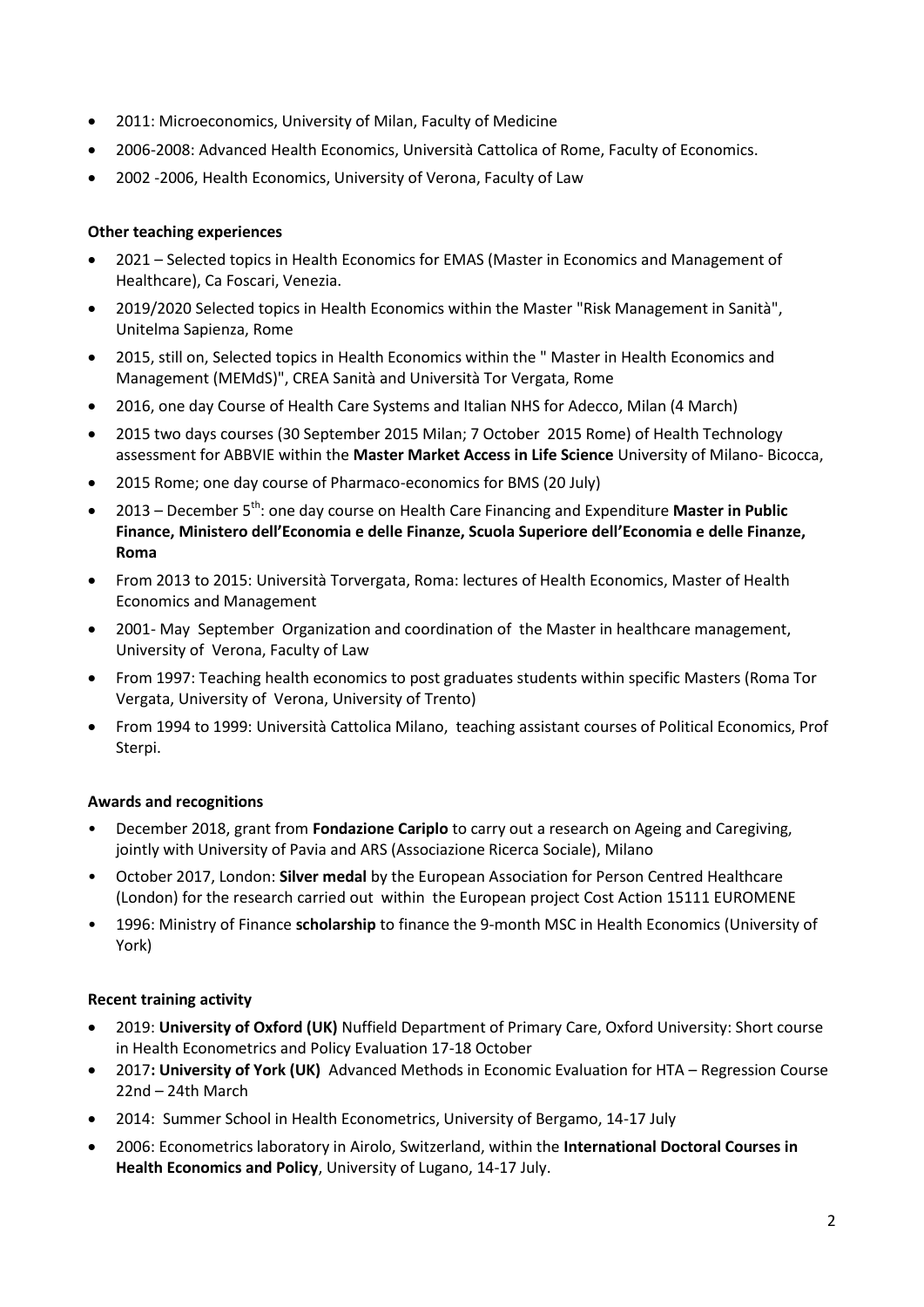## **Organizations of Masters workshops and seminars**

- AA 2021-2022: University of Pavia- Department of Economics and Management**, Coordinator of the Master in Economics and Management Of Global Health** (MEMaGH)
- AA 2019-2020: University of Pavia- Department of Economics and Management **– Organization (jointly with Prof. Cinzia Di Novi) of a cycle of seminars in Health Economics** (10 invited national and international speakers).
- 2016, 27 May: **international workshop HALM** "Household Economics in an Ageing Society" Università Cattolica SC, Milan, **coordination and organization**.
- 2010, March: **international workshop**: "quasi market and health care systems", together with Cooperation and Competition Panel (British NHS), Università Cattolica SC, Milan, **coordination and organization**.

### **Coordination and collaboration in Research projects – Academic background**

- 2019, June, one-year **research fellowship**, Department of Economics and Finance, University of Pavia: research topic "ageing and caregiving"
- From 2017, (still on) Italian member to the **European Project: COST Action 15111** European Network on Myalgic Encephalomyelitis/Chronic Fatigue Syndrome (EUROMENE), Working Group 3 (socioeconomics)
- 2015-16-17 : **senior researcher** within the international research team: HALM Healthy Ageing and the Labor Market [http://progetti.unicatt.it/progetti-ateneo-halm-home.](http://progetti.unicatt.it/progetti-ateneo-halm-home)
- 2014 "The financing and expenditure for the elderly in the Lombardy region", **senior researcher,** project committed by Istituto Ricerca Sociale, Milano
- 2012-2013: "Public-private ownership and the accreditation of hospitals within the Italian federal NHS", project committed by the Ministry of Health, **project coordinator.**
- 2010-2012: member of a National team aimed at producing guidelines for the academic teaching of Health Economics within the Faculty of Medicine, **senior researcher** and **coordinator of workshops**
- 2010-2011: Social costs of schizophrenia and different organizational models for mental health care in different Italian regions, **project coordinator**, research financed by Janssen, with the patronage of SIP (Italian Society of Psychiatry)
- 2009: "The peculiarity of the regional Health Care System in Lombardy, research committed by Eupolis, **project coordinator**.
- 2008: The use of deprivation indices in order to obtain a *pro-capita* weigh in the financing of health care systems, **junior researcher**.
- 2007: "Using disease staging in order to weight DRG case mix", in collaboration with HERU, Aberdeen. **Junior researcher**
- Master in Management of Health Care Services, with ECM recognition, Faculty of Law, University of Verona, **organization and coordination of teaching activities**, supervisor, Prof. Vittorio Pederzoli
- 01/12/2004 30/11/2006 (2 years) research fellow, SECS P/01 University of Verona, Faculty of law
- 01/10/2003-30/09/2004 (1 year) research fellow, SECS P/01 University of Verona, Faculty of law
- 01/03/2002-28/02/2003 (1 year) research fellow, SECS P/01 University of Verona, Faculty of law
- 01/03/2001-28/02/2002 (1 year) research fellow, SECS P/01 University of Verona, Faculty of law
- 1998-2000 PHD
- 1996-1998 young researcher, Health Economics Institute, Milan
- July\_ August 1996: **research stage** at **Brunel University** London, "ARIMA models for Picture Archiving Communication Systems"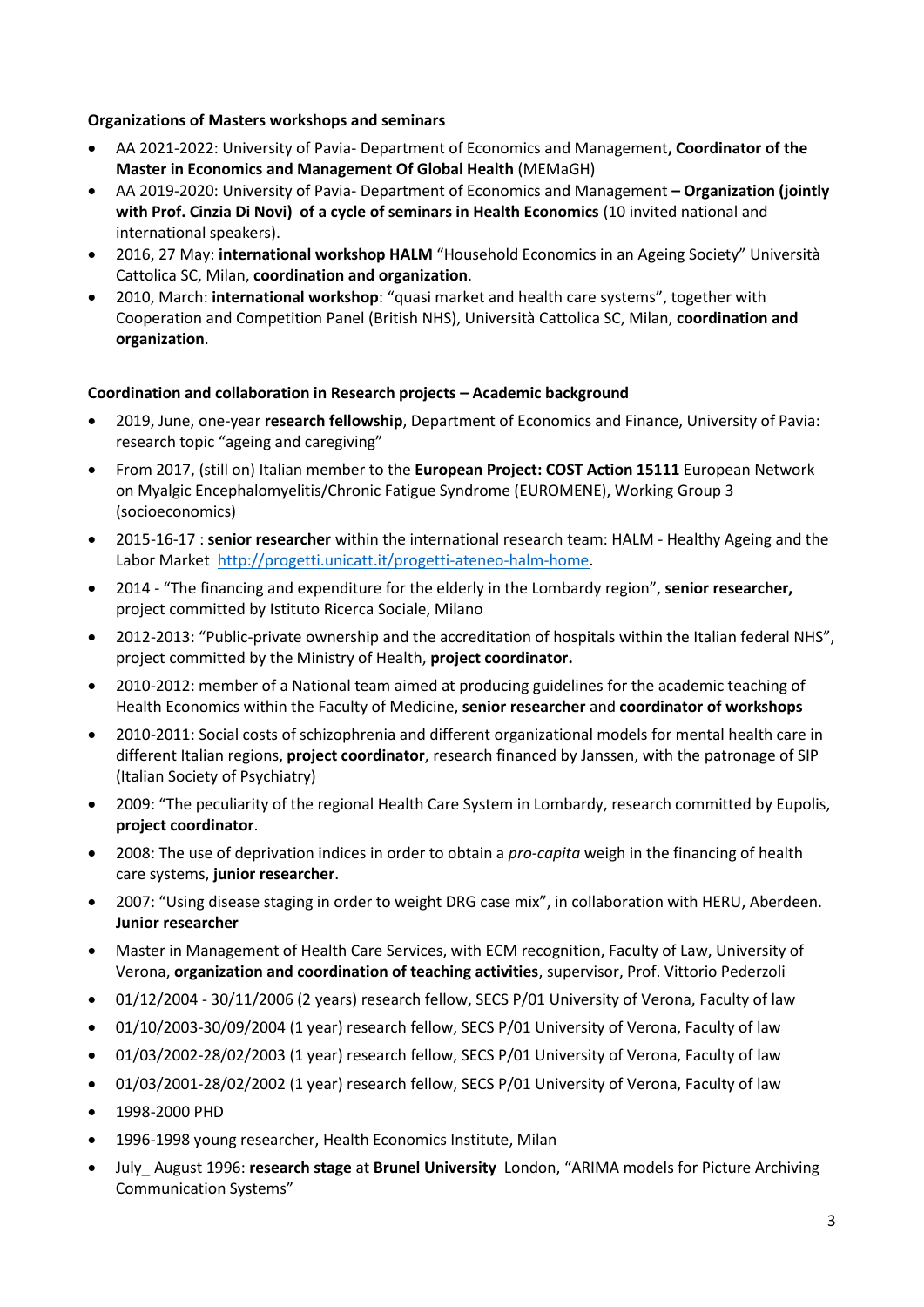- 1995-1996, MsC in Health Economics, University of York, UK, funded by scholarship from the Italian Ministry of Finance
- 01/01/1994 01/01/1995 Cultore della materia, Largo Gemelli, 1 Milano, Dip. Scienze economiche e sociali.
- Research assistant Microeconomics Università Cattolica del Sacro Cuore Milan

### **Affiliation to scientific institutions - executive roles -**

- **Committed at AIES (Associazione Italiana di Economia Sanitaria) executive Committee from 2015 to 2020**
- HESG (Health Economists' Study Group) UK since 1995
- AIES (Italian Association of Health Economics) since 1995
- International Health Economic Association (**iHEA**)
- Accredited as a journalist by the Lombardy Journalist Association.

#### **Evaluation Panels' activity – Scientific Committee**

- 2019 AIES Conference Sant'Anna Pisa Scientific Committee review Panel
- 2018 AIES (Associazione Italiana Economia Sanitaria) Conference Naples Scientific Committee review Panel
- 2018 EuHea (European Health Economics Association) Scientific Committee Review Panel
- 2018 EuHEA Phd Student- Scientific Committee review Panel
- 2015 iHEA (International Health Economics Association) Scientific Committee Review Panel
- 2014, 2015, 2016, 2017, 2018, Evaluation panel for AIES Farmafactoring prize
- European Conference on Health Economics (ECHE) Scientific Committee Review Panel

#### **PHD external evaluator**

2020 University of Genoa – PHD final dissertation Marta Giachello (Supervisor: Prof. A. Testi) 2019-University of Pavia - PHD final dissertation, Francesca Garbuglia (Supervisor Prof. Di Novi) 2015 Università Cattolica – PHD final dissertation 2015 Dan Liu (Supervisor: Prof. G. Turati)

#### **Project evaluation committed from MIUR (as REPRISE member)**

2019/20 (still on) evaluation of the project POSITIVE (Personalized platfOrm aSsisting seniors in healThy, fulfilled and actiVe life)

#### **Presentation at conferences and seminars**

*Since 2004 I have been presenting my research activity at national and international Conferences. Here my recent activity (last 7years):* 

- Pisa, October 2019, AIES Conference, COST Action 15111on Myalgic Encephalomyelitis/Chronic Fatigue Syndrome (EUROMENE)– Are European programs effective in addressing policy measures? The experience of Italy, Latvia and France
- **Warsaw**, 26-28 June, European Network on Myalgic Encephalomyelitis/Chronic Fatigue Syndrome, COST Action - CA15111, oral presentation: A comparison between COST Action in Italy and Latvia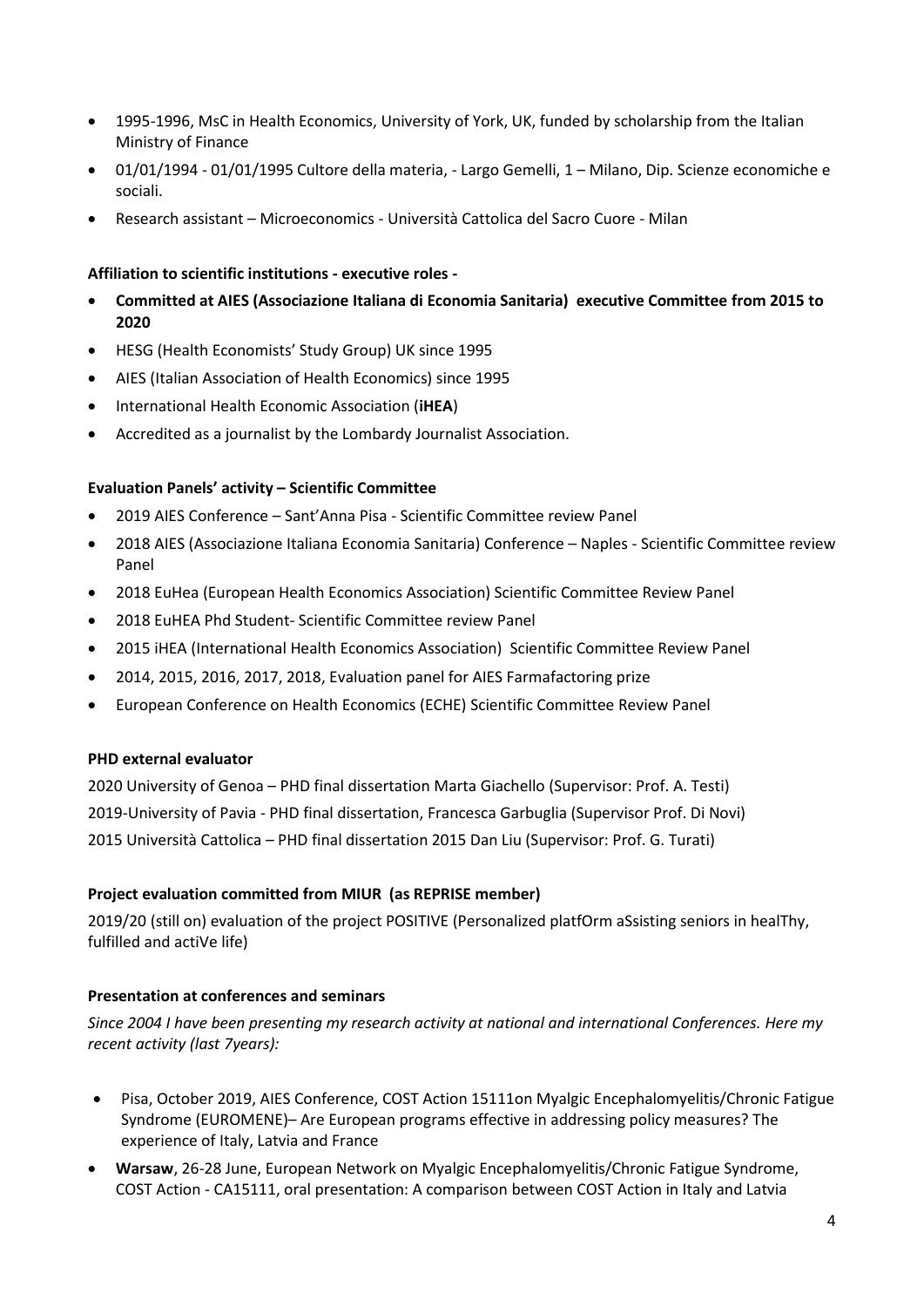- Napoli, 26-27 October 2018, XXIII AIES Conference: Adult education, Information and Communication Technologies, and their impact on elderly's quality of life: a case study
- **London**, 12,13 September 2018, European Network on Myalgic Encephalomyelitis/Chronic Fatigue Syndrome, COST Action - CA15111, oral presentation: Evaluated socio-economic impact and direct and indirect costs caused by ME/CFS in Europe.
- Bologna, 28 May 2018, Caregiver Day, "elderly care, labor choices and health's impact on caregivers"
- **Paris**, 13-14 April 2018, European Network on Myalgic Encephalomyelitis/Chronic Fatigue Syndrome, COST Action - CA15111, oral presentation: Evaluated socio-economic impact and direct and indirect costs caused by ME/CFS in Europe.
- Firenze, 30th November 2017, (jointly with Lara Gitto) Conference AIQUAV , Adult education, the use of ICTs and the impact on quality of life: a case study
- Firenze, dicembre 2017, (jointly with Lara Gitto) Conference AIQUAV, Chronic Fatigue Syndrome/Myalgic Encephalomyelitis (CFS/ME): acase study
- **London**, 26- 27 October 2017 The Fourth Annual Conference and Awards Ceremony The European Society For Person Centered Healthcare, Westminster Cathedral Hall London, The care and cost of ME/CFS: the Euromene project, jointly with Lara Gitto
- Pavia, 5-6-October 2017, XXII National Conference AIES, Healthcare tax credits: Financial help to taxpayers or support to higher income and better educated patients? Evidence from Italy
- Pavia, 5-6-October 2017 (jointly with Lara Gitto) Chronic Fatigue Syndrome (CFS/ME): a case study within the European project COST ACTION EUROMENE
- Catania, 21-22 September 2017, XXIX Annual SIEP Conference Healthcare tax credits: financial help to taxpayers or support to higher income and better educated patients? Evidence from Italy
- Pavia, 25th May 2017, Healthcare tax credits: financial help to taxpayers or support to higher income and better educated patients? Evidence from Italy. Internal seminar,
- **London**, 16th 19th February 2017: 2017 International Health Policy Conference, London School of Economics, poster presentation jointly with L. Gitto**," Long-term care in Europe and elderly care: are they good synonyms**?"
- **Berlin**, 26th 27th January 2017, COST ACTION Euromene Meeting, oral presentation: The economic burden of Chronic Fatigue Syndrome/Myalgic Encephalomyelitis (CFS/ME): a comprehensive summary of the existing evidence, jointly with L. Gitto
- Bologna, 3-4 November 2016, Brenna E., Gitto L., Long term care in Europe and elderly care: Are they good synonyms? XXI National Conference AIES
- Milan, 15 December 2015, Università Cattolica del S. Cuore, Workshop HALM (Healthy Aging and the labour market), The Role Of Family Ties And Cultural Differences In Explaining The Relationship Between The Provision Of Informal Care And The Informal Caregivers Well-Being, conjoint with C. Di Novi
- Alghero, 15, 16 October 2015, Long Term care financing in Italy: the case of Lombardy region; XX National Conference AIES
- Alessandria, 28 April 2015 Università degli studi del Piemonte Orientale, XII PEARL Workshop Public Economics at Regional and Local Level, April 28 2015 "Is Caring for Older Parents Detrimental to Women's Mental Health? The Role of the European North-South Gradient". **Invited speaker**
- Milan, 27 January 2015, "*The Financing and expenditure for the elderly in Lombardy Region*" Conference CISL, Invited speaker
- Milan, 9 January 2015, *The Financing and expenditure for the elderly in Lombardy Region* Conference CGL, **Invited speaker**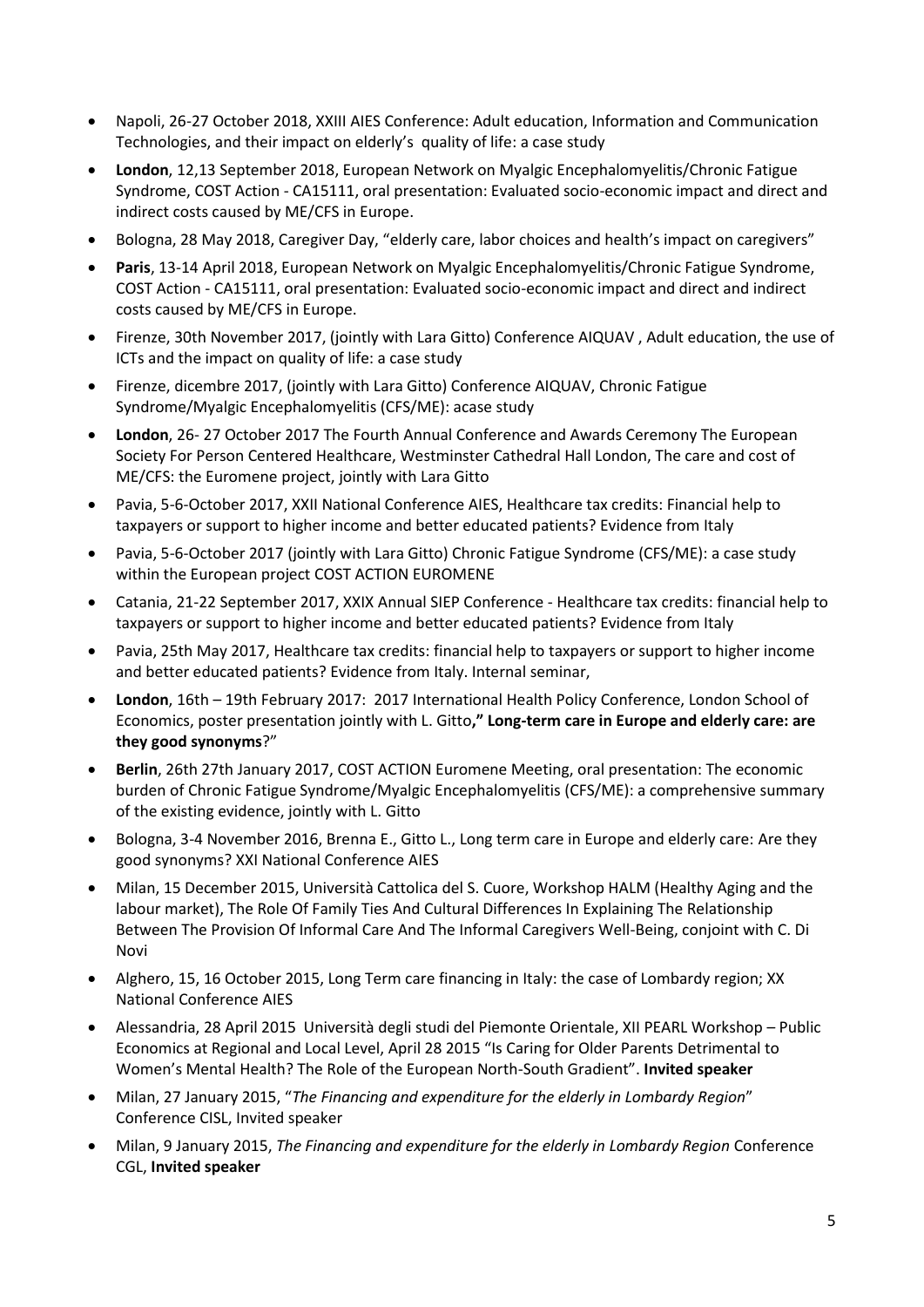- **Bruxelles**, 27-28 October 2014, Executive Committee Ferpa, FNP, invited speaker, Brenna E., Di Novi C., *Is caring for elderly parents detrimental for women's mental health? The influence of the European North-South gradient.* [http://ferpa.etuc.org/spip.php?article548.](http://ferpa.etuc.org/spip.php?article548)
- Venezia, Università Ca Foscari, XIX Conference AIES, October 2014: Brenna E. Spandonaro F. "*Regional strategies and patients' migration in a federalist setting"*
- Rome, 25 June 2014, invited speaker for the Conference of Syndicates, Brenna E., Di Novi C., *Is caring for elderly parents detrimental for women's mental health? The influence of the European North-South gradient.*
- Trento, Università degli studi, 22-23 November 2013, XVIII National Conference AIES, Brenna E., Di Novi C., Is caring for elderly parents detrimental for women's mental health? The influence of the European North-South gradient.
- Trento, Università degli studi, 22-23 November 2013, XVIII National Conference AIES, Brenna E., Spandonaro F., Competition, accreditation and cross border mobility.
- Rome, Università Cattolica del S. Cuore, 15-16 November 2012, XVII National Conference AIES: "regional organizational models for schizophrenia care in a decentralized NHS"

## **Publications on indexed reviews**

- 1. 2021 Brenna E., Legami familiari e cura degli anziani in Europa, *Prospettive Sociali e Sanitarie*, 3(2021): 14-17
- 2. 2021 Brenna E., The economic and social burden of osteoporosis in western countries. Health policy considerations based on a literature review, *International Journal of Business and Social Science,* 12(6)
- 3. 2021 Cullinan J., Araya D., Berkis U, Brenna E. et al. The Role of Prevention in Reducing the Economic Impact of ME/CFS in Europe: A Report from the Socioeconomics Working Group of the European Network on ME/CFS (EUROMENE *Medicina* **2021**, *57*(4), 388; **<https://doi.org/10.3390/medicina57040388>**
- 4. 2021 Brenna, E.; Araja, D.; Pheby, D.F.H. Comparative Survey of People with ME/CFS in Italy, Latvia, and the UK: A Report on behalf of the Socioeconomics Working Group of the European ME/CFS Research Network (EUROMENE). Medicina **2021**, 57 (3) <https://doi.org/10.3390/medicina57030300>
- 5. 2021 Derek Pheby , Diana Araja , Uldis Berkis , Elenka Brenna , et al., A Literature Review of GP Knowledge and Understanding of ME/CFS: A Report from the Socioeconomics Working Group of the European Network on ME/CFS (EUROMENE), Medicina 2021, 57(1), 7; https://doi.org/10.3390/medicina57010007
- 6. 2021 Brenna E., Il ruolo della famiglia nell'assistenza agli anziani in Europa e in Italia. Un'analisi basata sui dati Share, Politiche Sanitarie, Vol. 22, N. 1: 1-11
- 7. 2020 Brenna E., Should I care for my mum or for my kid? Sandwich generation and depression burden in Italy, *Health Policy, 125 (2021) 415–423* available on line <https://doi.org/10.1016/j.healthpol.2020.11.014>
- 8. 2020 Pheby, D.F.; Araja, D.; Berkis, U.; Brenna, et al. The Development of a Consistent Europe-Wide Approach to Investigating the Economic Impact of Myalgic Encephalomyelitis (ME/CFS): (2020) A Report from the European Network on ME/CFS (EUROMENE). *Healthcare 2020*, 8, 88.
- 9. 2020 Brenna E, Polistena B, Spandonaro F. (2020) The implementation of Health Technology Assessment principles in public decisions concerning orphan drugs, *European Journal of Clinical Pharmacology* 2020;76(6):755‐764. doi:10.1007/s00228-020-02855-7
- 10. 2019 Brenna E. Adult education, the use of Information and Communication Technologies and their impact on elderly's quality of life: a case study *International Journal of Business and Social Science* Vol. 10 • No. 8 • August 2019: 92-103, DOI: 0.30845/ijbss.v10n8p11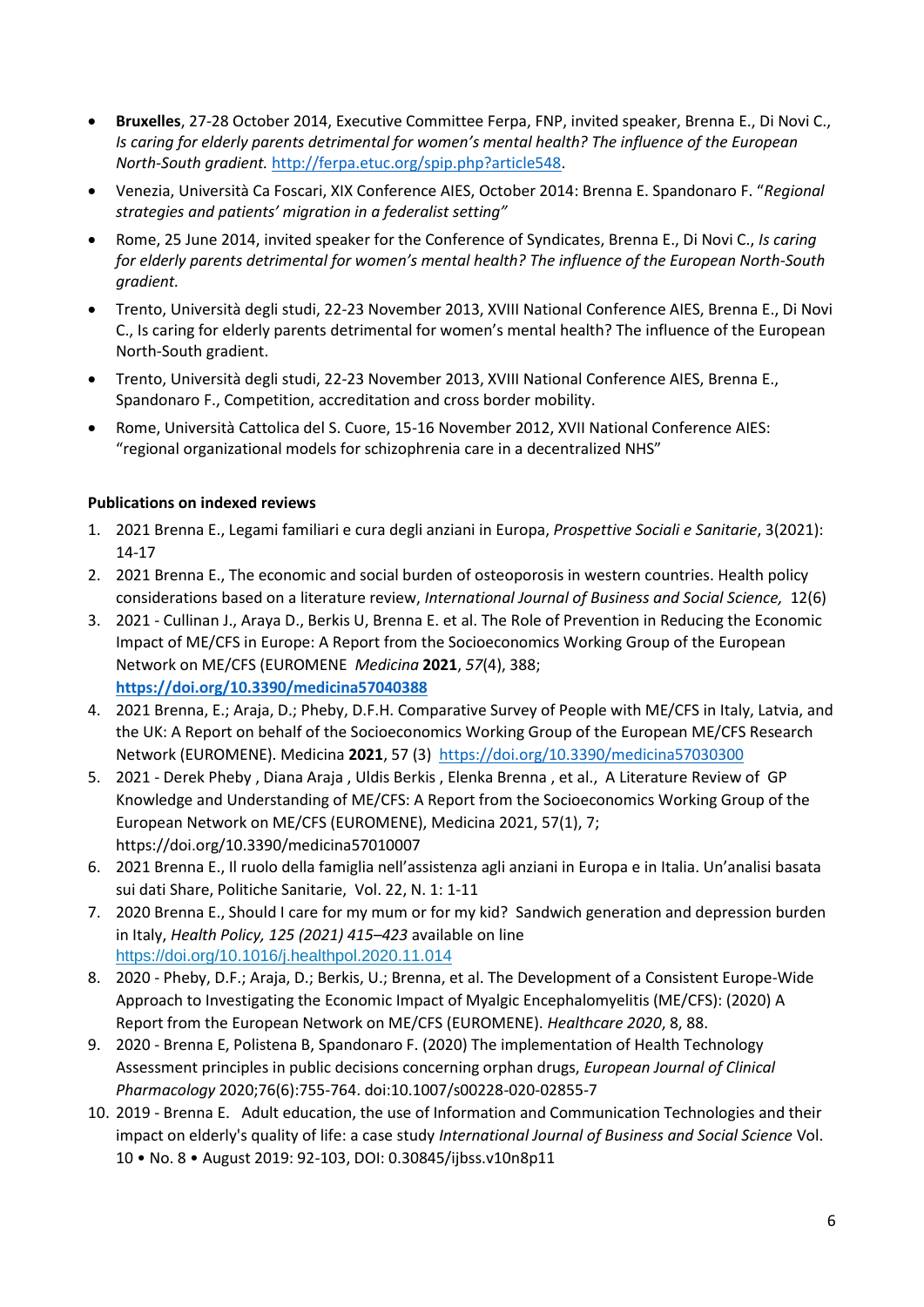- 11. 2018 Brenna E. Gitto L. I costi economici e sociali della sindrome da affaticamento cronico/encefalomielite mialgica: una prima rassegna della letteratura, *Politiche sanitarie*, vol. 19, n. 2, aprile- giugno 2018: 59-66.[-http://www.politichesanitarie.it/articoli.php?archivio=ant&id=29082](http://www.politichesanitarie.it/articoli.php?archivio=ant&id=29082)
- 12. 2018 -Brenna E. Gitto L. Sindrome da affaticamento cronico: una prima analisi empirica per l'Italia, *Politiche sanitarie*, vol. 19, n. 1, gennaio-marzo 2018: 1-9. DOI [10.1706/2894.29180](http://dx.doi.org/10.1706/2894.29180)
- 13. 2017 Brenna, E. Rich and Well Educated: Are These Requirements Necessary to Claim Healthcare Tax Credits in Italy?. *Appl Health Econ Health Policy* **16,** 207–217 (2018). [https://doi.org/10.1007/s40258-](https://doi.org/10.1007/s40258-017-0365-3) [017-0365-3](https://doi.org/10.1007/s40258-017-0365-3)
- 14. 2017 Brenna E, Gitto L. The economic burden of Chronic Fatigue Syndrome/Myalgic Encephalomyelitis (CFS/ME): an initial summary of the existing evidence and recommendations for further research. *European Journal for Person Centered Healthcare*. Vol 5 Issue 3 pp 413-420, ISSN (Print): 2052-5648. ISSN (Online): 2052-5656.
- 15. 2017 Brenna E., Gitto L. Long-term care and elderly care in Europe: are they good synonyms? *Rivista Internazionale di Scienze Sociali*, 3/2017.
- 16. 2017 Brenna E, Gitto L. To what extent is long-term care representative of elderly care? A case study of elderly care financing in Lombardy, Italy. *Int J Health Policy Manag*. 2017;6(x):x–x. doi:10.15171/ijhpm.2017.22
- 17. 2016 Brenna E., Cross-Border Mobility in Italy: Some Considerations in Response to the Recent Commentaries Int J Health Policy Manag. Article 14, [Volume 5, Issue 1,](http://www.ijhpm.com/issue_629_630_Volume+5%2C+Issue+1%2C+January+2016.html) January 2016, Page 75-76, doi:10.15171/ijhpm.2015.192
- 18. 2015- Brenna E. Di Novi C.: Is caring for older parents detrimental to women's mental health? The role of the European North-South gradient, *Review of Economics of the Household,* May 2015- DOI 10.1007/s11150-015-9296-7- Print ISSN1569-5239, Online ISSN 1573-7152
- 19. 2015 Brenna E., Spandonaro F., Regional incentives and patients' cross border mobility. Evidence from the Italian experience – *International Journal of Health Policy & Management* 2015, 4(x), 1–10-doi 10.15171/ijhpm.2015.65
- 20. 2013 Brenna E., the pharmacological treatment for Hepatitis C: some considerations of Pharma economy, *Colloquia*, n.1/13(ISSN 1124-3805)
- 21. 2012 Brenna E., Lista V., Sciattella P., Spandonaro F. Regional organizational models for schizophrenia care in Lombardy, Lazio and Sicily, *Politiche Sanitarie*, 13/2 april-June 2012: 53-70 (ISSN 1590-069)
- 22. 2012 Brenna E. Primary care in Italy, a real reform or a bluff? *Colloquia* n. 1/12, 20-23 (ISSN 1124- 3805)
- 23. 2011 Brenna E., Quasi-market and cost-containment in Beveridge systems: The Lombardy model of Italy, *Health Policy* 103 (2011): 209 – 218, Elsevier (ISSN 0168-8510)
- 24. 2007 Brenna E., The role of the Local Health Units in the management of the health care expenditure: an empirical work on the LHU of Como city, *Sanità Pubblica e Privata*, n.6, Nov-Dec, Maggioli ed. (ISSN 1722-7194)
- 25. 2007 Brenna E., the ponderation of the per capita financing based on a deprivation index: hints for Italy by the Scottish experience, *Politiche Sanitarie* 8-2 (2007): 1-12, Pensiero Scientifico ed. (ISSN 1590- 069)
- 26. 2006 Brenna E., The use of Disease Staging in the analysis of hospital activity: a review of the main applications, Tendenze *Nuove*, n.6 (2006) Il Mulino ed. (ISSN 2239-2378)
- 27. 2005 Brenna E. Rosito A., The central role of the general practitioner in the reform of primary care, *Politiche Sanitarie* 6-4 (2005): 197-206, Pensiero Scientifico ed. (ISSN 1590-069)
- 28. 2004 Brenna E., socioeconomic variables and health: different interpretations and policy response*, Economia Pubblica* vol. 6/2004: 29-48, (ISSN 0390-6140)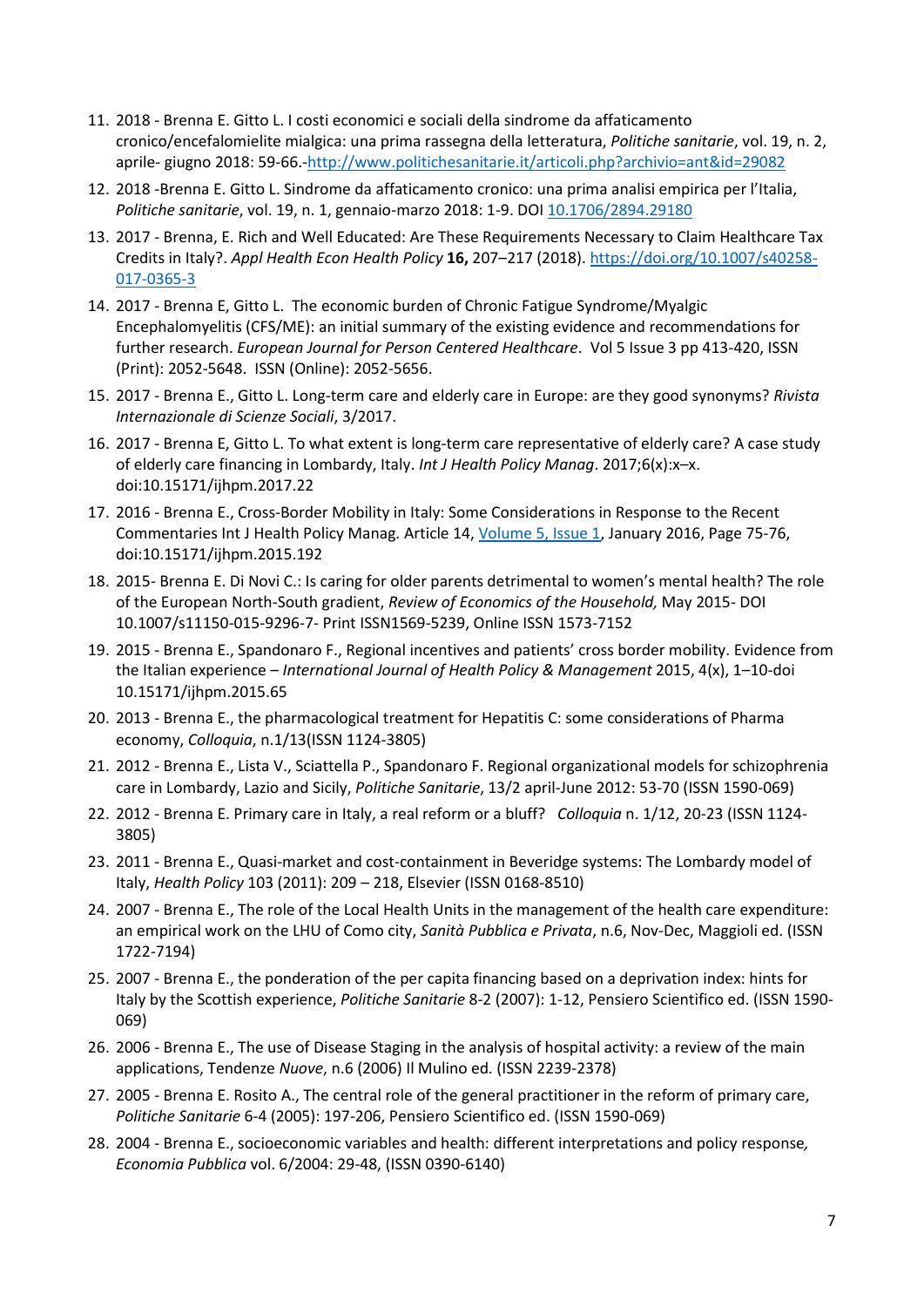- 29. 2001 Brenna E., Health Technology assessment: applications for the telemedicine area *Sanità Pubblica*, n. 87/2001: 897-909, Maggioli ed. (ISSN 0393-4101)
- 30. 2001 Brenna E., Health costs of acute poisoning with pesticides: empirical analysis *Annali dell'Istituto Superiore di Sanità*, AISS, vol 37, n. 2 2001:153-157 (ISSN 0021-2571)
- 31. 2000 Brenna E., Bryan S., Buxton M., Estimating the impact of a diffuse technology on the running costs of a hospital, *International Journal of Technology Assessment in Health Care*, 16-3 (2000): 787-798 (ISSN 0266-4623)
- 32. 1999 Brenna E., Borghi G., Frumento E., La rete Cardnet in Lombardia, *Progettare per la sanità*, nov. dic.1999, 56-65.
- 33. 1998 Brenna E., L'utilizzo dei modelli ARIMA nella valutazione economica delle tecnologie sanitarie. Il caso Picture Archiving Communication System, *Economia pubblica*, vol. 4/1998: 29-60. (ISSN 0390- 6140)
- 34. 1995 Brenna E. La telemedicina, un settore in crescita, *Prospettive Sociali e Sanitarie,* 16/1995, 18-20 (ISSN 0393-9510)
- 35. 1994 Brenna E. (a cura di) "Salute e Sanità in Europa" *Prospettive Sociali e Sanitarie*: edizione speciale, dic. 1994 (ISSN 0393-9510)
- 36. 1994 Brenna E., il diritto allo studio in Italia, Prospettive Sociali e Sanitarie, 1994, 13-15 (ISSN 0393- 9510)
- 37. 1994 Brenna E. Esclusione sociale: al via il programma comunitario povertà 4, Prospettive Sociali e Sanitarie, 1994, 7-10 (ISSN 0393-9510)
- 38. 1994 Brenna E., il libro bianco di Jaques Delors, Prospettive Sociali e Sanitarie, 1994, 1-3 (ISSN 0393- 9510)
- 39. 1994 Brenna E., il progetto D, ovvero l'importanza della formazione professionale, Prospettive Sociali e Sanitarie, 1994, p. 14-16 (ISSN 0393-9510)

## **Chapters in books and recent working papers**

- 1. 2020 Brenna E. I servizi di Long Term Care in una visione di trend: differenze territoriali e focus anziani, 16° Rapporto Crea Sanità, ISBN 978-88-99078-41-6
- 2. 2018 Brenna E., Cura degli Anziani, scelte lavorative e salute, cap. 7. In (a cura di) Cappellari, Lucifora, Rosina, Invecchiamento attivo, mercato del lavoro e benessere: analisi e politiche attive. Il Mulino editore ISBN 9788815279217
- 3. 2018 WP Brenna E, Gitto L., Adult education, the use of Information and Communication Technologies and the impact on quality of life: a case study
- 4. 2017 Brenna E., Healthcare tax credits: financial help to taxpayers or support to higher income and better educated patients? Evidence from Italy. [http://dipartimenti.unicatt.it/economia-finanza](http://dipartimenti.unicatt.it/economia-finanza-working-papers-del-dipartimento-n-60-healthcare-tax-credits-financial-help-to-taxpayers)[working-papers-del-dipartimento-n-60-healthcare-tax-credits-financial-help-to-taxpayers](http://dipartimenti.unicatt.it/economia-finanza-working-papers-del-dipartimento-n-60-healthcare-tax-credits-financial-help-to-taxpayers)
- 5. 2016 Brenna E. Di Novi C. : Elderly parents and informal care in Italy and in Europe: the North South Gradient in: 12 th Health Report Crea Sanità, ISBN 978-88-941236-1-6.
- 6. 2016 WP Brenna E., Gitto L., Financing elderly care in Italy and Europe. Is there a common vision? WP n 47, Dipartimento di Economia e Finanza, Università Cattolica, Milano. <http://dipartimenti.unicatt.it/economia-finanza-working-papers-del-dipartimento>
- **7.** 2015 Brenna E. The financing and the expenditure for elderly care in Lombardy Region, in Primo rapporto sul lavoro di cura in Lombardia, Maggioli editore, ISBN 978-88916-1160-4
- 8. 2014 Brenna E., D'Angela D., Lista V., Mancusi R. L., Polistena B., Spandonaro F (2014), Chapter 12 Focus: analysis by pathology in **9th Health Report CEIS Sanità: Economic Crisis and Healthcare: how public policies can change**, by Federico Spandonaro, Università degli Studi di Roma Tor Vergata, [http://www.rapportosanita.it/sanita/public/file/IX-rapporto/rapporto\\_sanita\\_inglese.pdf](http://www.rapportosanita.it/sanita/public/file/IX-rapporto/rapporto_sanita_inglese.pdf)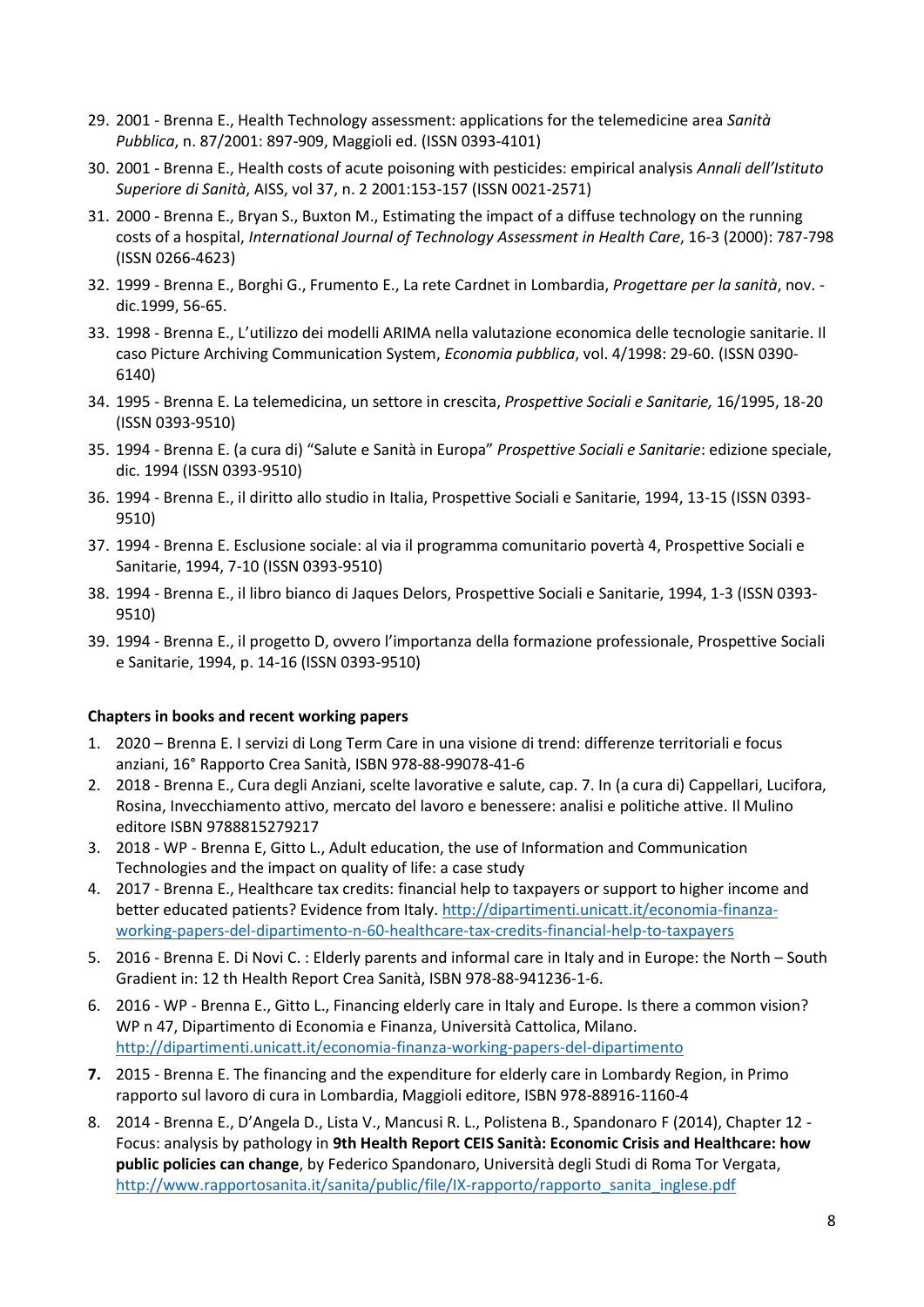- 9. 2013 Brenna E, Di Novi C . The impact of informal care on the mental health of women caregivers aged over-50: evidence based on Euro-D score. In: (a cura di): Rizzi D., Zantomio F., Politiche sociali: studi e ricerche. p. 247-268, Ed Ca' Foscari, Venezia, ISBN: 978-88-97735-46-5
- 10. 2013, WP Brenna E. Spandonaro F.: Does competition in the health care sector increase cross border mobility? Evidence from the Italian federal setting, Quaderni del Dipartimento di Economia e Finanza, Università Cattolica, Milano[. http://dipartimenti.unicatt.it/economia-finanza-pubblicazioni-working](http://dipartimenti.unicatt.it/economia-finanza-pubblicazioni-working-papers-del-dipartimento)[papers-del-dipartimento](http://dipartimenti.unicatt.it/economia-finanza-pubblicazioni-working-papers-del-dipartimento)
- 11. 2013, WP Brenna E. Di Novi C.: Is caring for elderly parents detrimental for women's mental health? The influence of the European North-South gradient, Quaderni del Dipartimento di Economia e Finanza, Università Cattolica, Milano[. http://dipartimenti.unicatt.it/economia-finanza-pubblicazioni-working](http://dipartimenti.unicatt.it/economia-finanza-pubblicazioni-working-papers-del-dipartimento)[papers-del-dipartimento](http://dipartimenti.unicatt.it/economia-finanza-pubblicazioni-working-papers-del-dipartimento)
- 12. 2011 WP Brenna E., The Lombardy Health Care System, DISCE, Quaderni dell'Istituto di Economia dell'Impresa e del Lavoro. n. 63–maggio 2011, [http://istituti.unicatt.it/economia\\_impresa\\_lavoro\\_1721.html](http://istituti.unicatt.it/economia_impresa_lavoro_1721.html)

## **Minor publications**

- 2020, 27 October, Legami familiari e cura degli anziani in Europa: Aggiornamenti da SHARE <https://welforum.it/legami-familiari-e-cura-degli-anziani-in-europa/>
- 2017, 4 December, Caregiver: Italia chiama Europa, welforum.it; https://welforum.it/autori/elenkabrenna/
- 2016, 3 Febr., Brenna E. Verifica Adempimenti LEA 2013-Dove si colloca la Regione Lombardia? http://www.lombardiasociale.it/2016/02/03/verifica-adempimenti-lea-2013/
- 2015, 24 Nov. Brenna E. Tagli alla spesa sanitaria: uno sguardo d'insieme e il caso lombardo, http://www.lombardiasociale.it/2015/11/24/tagli-alla-spesa-sanitaria-uno-sguardo-dinsieme-e-il-casolombardo/
- 2015 Brenna E., Finanziamento e spesa per l'assistenza agli anziani non autosufficienti in Lombardia, EES n. 31/2015, *newsletter M.E.P.Sa*
- 2014- Brenna E., Spandonaro F., Come ti acchiappo il paziente, Articolo Sole 24 Ore Sanità del 23 settembre.
- 2013 Brenna E., Di Novi C., L'Accreditamento degli Istituti di Ricovero in un Contesto Federalista, EeS n.26/2013, newsletter *M.E.P.Sa*
- 2012 Brenna E., Di Novi C., Schizofrenia: quali progressi a trentacinque anni dalla legge Basaglia? EES n.23/2012, *newsletter M.E.P.Sa*
- 2012 Brenna E., Di Novi C., Infezioni sessualmente trasmissibili, il ruolo dell'educazione e delle condizioni socio economiche, EES n 21/2012, *newsletter M.E.P.Sa*
- 2012 Brenna E., Di Novi C., Ma l'Onu non parla di pianificazione familiare, [www.lavoce.info](http://www.lavoce.info/) 22.08.2012
- 2012 Brenna E., Dirindin N., Di Novi C., (2012) Tassare il cibo spazzatura? [www.lavoce.info](http://www.lavoce.info/) 07.02.2012

## **Referee activity**

- Applied Health Economics and Health Policy;
- European Journal of Comparative Economics;
- European Journal of Health Economics;
- European Journal of Women's studies;
- Health Policy;
- Inquiry;
- International Health Economics Association (IHEA);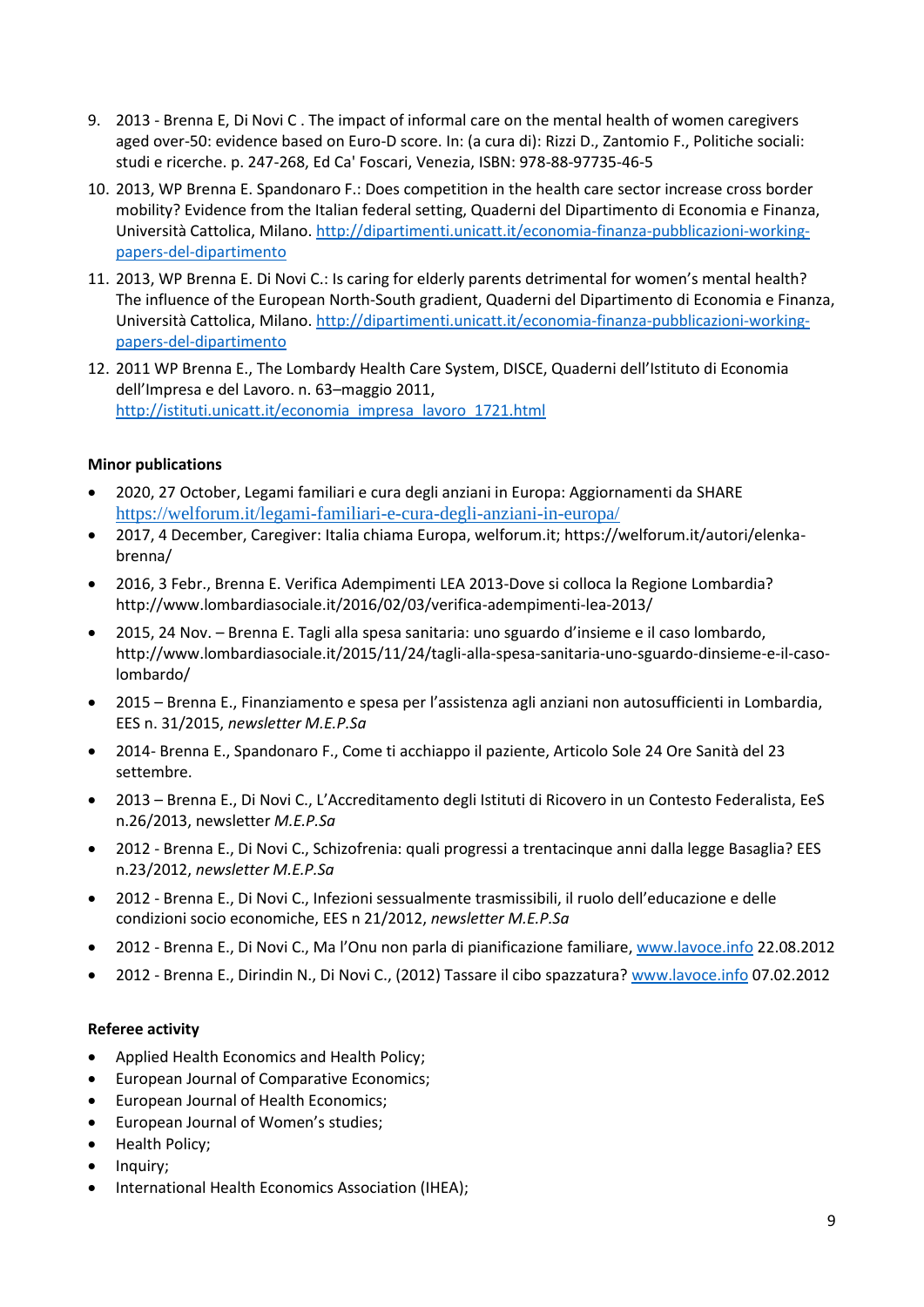- International Journal of Health Policy and Management;
- Journal of Aging & Social Policy;
- Journal of European Social Policy;
- Journal of Health Economics;
- Plos one;
- Politiche Sanitarie;
- Review of Economics of the Households;
- Risk Management and Healthcare Policy

#### **Idioms and software**

Perfect knowledge of English and Spanish; perfect knowledge of Microsoft office and STATA; Italian native speaker

#### **Maternity leaves**

from 01/10/1999 to 01/03/2000 *compulsory maternity leave* from 10/05/2002 to 10/10/2002 *compulsory maternity leave* from 10/02/2009 to 10/07/2009 *compulsory maternity leave*

## **DICHIARAZIONE SOSTITUTIVA DI CERTIFICAZIONE E DI ATTO DI NOTORIETA' AI SENSI DEGLI ARTT. 46 e 47 del D.P.R. 445/2000**

La sottoscritta Elenka Brenna C.F BRNLNK66M48B639Y CITTADINANZA ITALIANA NATA A Cantù (CO) il 08/08/1966 Residente a Milano, Via Pietro Teuliè 1, 20136 Telefono 02-72343744 cell. 339-3018198 Email: [elenka.brenna@unicatt.it](mailto:elenka.brenna@unicatt.it) Posta elettronica certificata [elenka@pec.it](mailto:elenka@pec.it)

**Visto il D.P.R. 28 dicembre 2000, n. 445 concernente "T.U. delle disposizioni legislative e regolamentari in materia di documentazione amministrativa" e successive modifiche ed integrazioni; Vista la Legge 12 novembre 2011, n. 183 ed in particolare l'art. 15 concernente le nuove disposizioni in materia di certificati e dichiarazioni sostitutive** *(\*)*

consapevole delle responsabilità penali previste dagli artt. 75 e 76 del D.P.R. n.445/2000 per le ipotesi di falsità in atti e dichiarazioni mendaci

## **DICHIARA**

che quanto contenuto nel curriculum scientifico e didattico allegato alla presente dichiarazione, e redatto in italiano e in inglese, è corrispondente al vero e di essere in possesso di tutti i titoli in esso riportati.

La sottoscritta, infine, esprime il proprio consenso affinché i dati personali forniti possano essere trattati, nel rispetto del D. Lgs. n.196/2003, per gli adempimenti connessi alla procedura.

Luogo e data